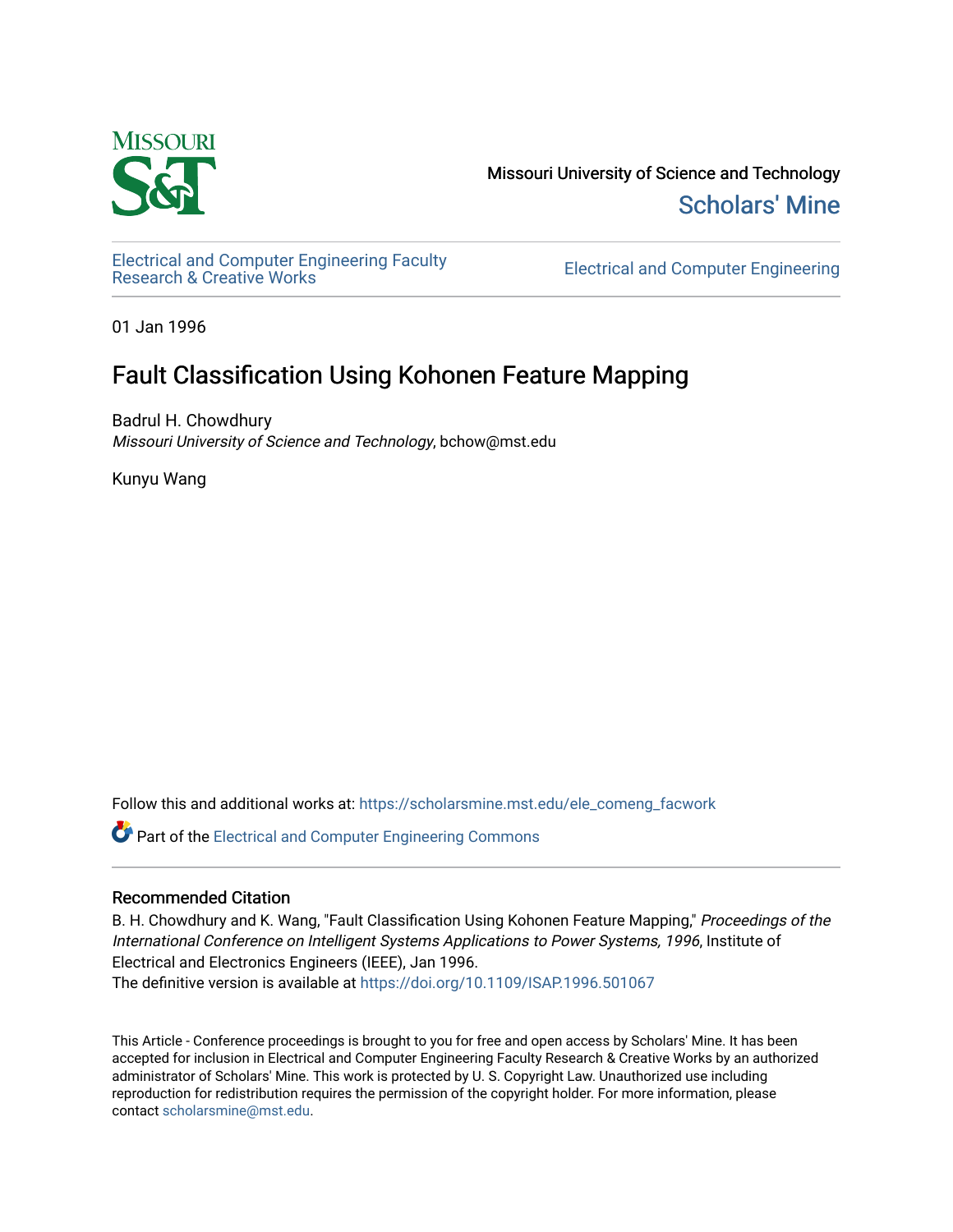# **Fault Classification Using Kohonen Feature Mapping**

Badrul H. Chowdhury **Kunyu Wang and Albert Chowdhury** 

**Electrical Engineering Department University of Wyoming Laramie,** WY **82071-3295 email: [bchow@uwyo.edu](mailto:bchow@uwyo.edu)** 

# **ABSTRACT**

Recent applications of neural networks to power system fault diagnosis have provided positive results and shown advantages in process *speed* over conventional approaches. This paper describes the application of a Kohonen neural network to fault detection and classification using the fundamental components of currents and voltages. The Electromagnetic Transients Program is used to obtain fault patterns for the training and testing of neural networks. Accurate classifications are obtained for **all types** of possible short circuit faults on test systems representing high voltage transmission lines. Short training time makes the Kohonen network suitable for on-line power system fault diagnosis. The method introduced in the paper can be easily extended to any size power system since the only information required for the **NN** to function are those that are recorded at substation fault recorders. With fast **NN** hardware now becoming available, on-line implementation **is** only a question of economics.

*Keywords:* Artificial neural network, relaymg, fault diagnosis.

## **1. INTRODUCTION**

With the recent advances in leaming techniques of artificial neural networks *(ANNs),* many different architectures of *ANNs* arc being applied to areas of power systems. *ANNs* show significant potential as alternatives to analytic and even expert system methods. They have been used in **security** assessment to classify static and transient security states [l]. They have also been used to calculate optimal power flows **[2].** *ANNs* have been used in the area of power system control to decentralize the control of power systems **[3]** and to design an adaptive control system [4]. Additionally, *ANNs* have been used to perform electric load forecasting [5].

In the field of fault diagnosis, several implementations of expert systems have also been reported. These implementations have developed knowledge bases of operator experiences coupled with inferencing methods. However, the complexity of the rule base and the mferencing process leads to lengthy path-to-goal times and, as a result, longer times to diagnose faults **161.** 

More recently, ANN techniques have been used to solve fault diagnosis problems in power systems. The **use** of neural network based schemes for fault detection and classification **is** only in its early stages, but it shows great promise for providing the adaptability necessary to sufficiently detect and identify power system faults.

Fault diagnosis is the determination of actual system condition from observable symptoms whch might indicate a system failure. Some diagnoses need to be performed without knowing the status of all symptoms during multiple events and are required to select the correct conclusion from among alternatives. When a fault occurs on a transmission line, voltage and current signals develop a transient **DC** offset component and high-frequency transient components in addition to the power frequency (60 *Hz)*  components. For distance relaymg, the fundamental component has to filtered out from the noise spectra and used in the calculation of the apparent impedance. Herein lies the advantage of *ANNs* in fault detection. The mherent capability of the neural network to correctly predict the output even under noise and/or corrupted input **is** ideal in such situations where measurement noise *can* become a significant problem.

These fault-induced transients have frequencies with magnitudes and rates of decay that depend on many factors, such as fault location, fault **type** and system parameters. Many of these factors are random in nature. Different techniques have been proposed to estmate the phase quantities of the **60** *Hz* mfomtion.

Many fault classification techniques have also been suggested in the literature. Most of these techniques are based on the variation of the voltage or current samples of the three phases or the phasor quantities of the 60 *Hz* information. **A** multilayer perceptron method **[7]** has been developed to detect the presence of arcing faults in whch the neural network **is** configured and trained with data computed from phase current parameters derived **using**  the Electromagnetic Transients Program (EMTP) [SI. *Another*  detection scheme (91 uses the third harmonic components of the residual voltage and current, power, and sequence components of the three **phase** voltages and currents as input to a single layer perceptron ANN. Another method [10] computes statistics from the phase currents and utilizes these **as** input to a clustering-based neural network for performing fault diagnosis.

This paper proposes the application of a Kohonen neural network for fault classification. **This type** of unsupervised network is superior to the conventional backpropagation network in classification **tasks.** The superiority **is** in terms of shorter training times. Test results of application of the designed ANN on two simple *systems* are shown later.

# **2. GENERATION OF FAULT DATA**

In practice, it is difficult to obtain enough fault cases because the electric utility compames do not always archive all the fault *cases* or hesitate to make them public. Another problem is that it **is** not always possible to have all desirable fault cases in a substation. These problems *can* be eliminated by computer simulations **using** the well-known simulation package Electromagnetic Transients Program (EMTP).

EMTP simulations were used to obtain fault patterns for neural network training and testing in this study. Extensive simulations were conducted resulting in more than 600 fault cases. All ten possible transmission line fault **types** (a-g, b-g, c-g, a-b, b-c, c-a, a-b-g, b-c-g, c-a-g and a-b-c faults) were simulated and the following **two** parameters **were** varied within each **simulation:** 

- load level (10,20, **30,** 40, 50, 60, 70, 80, 90 and 100 % of full load)

- Incidence angle of the fault Occurrence (0, 45 and 90 electric degrees on the phase **A** voltage waveform).

Normal operation at different load levels were also simulated.

# **2.1 EMTP**

The Electromagnetic Transients Program is a computer program used to simulate electromagnetic, electromechanical, and control system transients on electric power systems [ll]. **As** a

0-7803-3115-X/96\$5.00 © 1996 IEEE. 194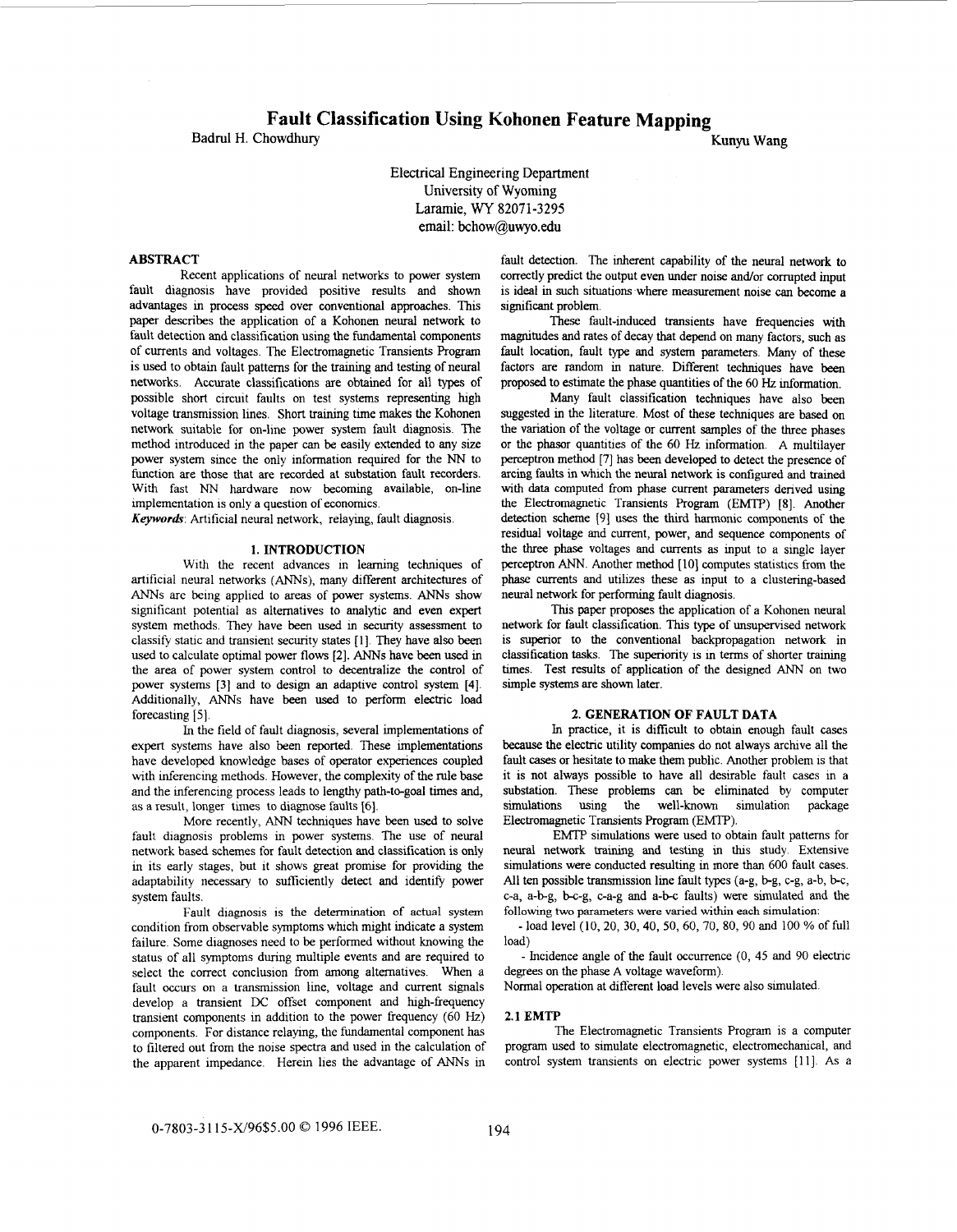digital computer counterpart to the analog Transient Network Analyzer **(TNA),** EMTP was developed in the late 1960's by **Dr.**  Herman Dommel. Many other capabilities have been added to **EMTP smce** that time, and it is widely used in the utility industry and research institutes

# **2.2 Test Systems**

is given in Fig. 1 The one line diagram of a modeled 230 KV power system



**A** second test system, shown in Fig. 2, was also used in the simulations. This system represents a case wherein generating sources are present on either side of a faulted line.



**Fig. 2. One line diagram of Test system #2** 

**A** total of ten **types** of faults, viz., three single line-toground faults, three line-to-line faults, three double line-to-ground faults, and one three-phase, were applied to the receiving end of the 100-mile long transmission line in Test system # 1, **one** fault at a time. In Test system #2, the fault point (F) was located on the transmission line between Bus 2301 and Bus 230, specifically 30 miles away from Bus 2301. The resulting short-circuit voltages on the 230 KV bus and currents on the faulted transmission line were determined. Results were obtained for loading conditions of 10, 20, 30, 40, **50,** 60, 70, 80, 90 and 100 *MW* on the line. Simulations on Test system **#2** were conducted by following the same procedure, but the load resistance was chosen at 353 ohms instead of 529 ohms for the full-load. The point of time (in electrical degrees) on the voltage wave at which the fault was

applied to the line was varied. Simulation results have been obtained for the cases of 0,45 and 90 degrees

# **2,3 Results from the Simulations**

**A** number of EMTP simulations of various fault events were performed for generating fault patterns to be used for training and testing of the neural network. The sampling frequency was 6 *WIZ* which is as the same **as** that of digital fault recorder (DFR) in substations. **A** total number of 620 fault patterns were generated in this way. *Also,* ten patterns labeled as normal state were generated for each system to represent the steady state (no-fault case) of the power system. Total number of fault patterns **used** for training **was**  414. In addition to that, 14 of **20** steady state patterns were provided for the training. Distribution of the patterns according to the fault **type** is given below in Table 1. The waveforms and the spectra of three phase currents in a line B and C-to-ground fault simulated on Test system #1 is shown in Figs. 3a and 3b respectively.

# **2.4 Pre-Processing of Fault Data for Inputs to ANN**

**SRCM cycle**, the results would be difficult to interpret since the 60 Hz component itself would not show up. Therefore, a sample size of one cycle was chosen for getting fundamental frequency **50MVA** components. The neutral currents were calculated by adding Fig. 1. One line diagram of Test system #1 *E.4 Pre-Processing of Fault Data for Inputs to AINI*<br>In order to get the fundamental frequency components of the voltages and currents for the inputs to neural networks used in the fault diagnosis, a Fourier analysis program was used. The spectra of the waveshapes were calculated using a Fast Fourier Transform (FFT) The frequency resolution is limited by the <sup>230</sup>-A <sup>230</sup>-A <sup>230-</sup><sup>230-</sup> <sup>230-</sup><sup>240-</sup> <sup>230-</sup><sup>240-</sup> <sup>230-</sup> <sup>230-</sup> <sup>230-</sup> <sup>230-</sup> <sup>230-</sup> <sup>230-</sup> <sup>230-</sup> <sup>230-</sup> <sup>230-</sup> <sup>230-</sup> <sup>230-</sup> <sup>230-</sup> <sup>230-</sup> <sup>230-</sup> <sup>230-</sup> <sup>230-</sup> <sup>230-</sup> <sup>24</sup>- <sup>24</sup>- <sup>24</sup>- <sup>24</sup>- <sup>24</sup>- <sup>24</sup>- <sup>24</sup>- <sup>24</sup> resolution would be 30 Hz. If the sample was made of one-half components. The neutral currents were calculated<br>phasors of the three-phase currents of each fault event.<br>Table 1. Distribution of fault patterns resulting from<br>simulation<br>Fault 0 45 90 Test Test Number

**mulation** 

| Table 1. Distribution of fault patterns resulting from EMTP<br>simulation |          |           |           |                      |                      |                          |  |
|---------------------------------------------------------------------------|----------|-----------|-----------|----------------------|----------------------|--------------------------|--|
| Fault<br>Type                                                             | 0<br>Deg | 45<br>Deg | 90<br>Deg | Test<br>system<br>#1 | Test<br>system<br>#2 | Number<br>of<br>patterns |  |
| a-g                                                                       | 20       | 20        | 20        | 30                   | 30                   | 60                       |  |
| b-g                                                                       | 20       | 20        | 20        | 30                   | 30                   | 60                       |  |
| c-g                                                                       | 20       | 20        | 20        | 30                   | 30                   | 60                       |  |
| a-b                                                                       | 20       | 20        | 20        | 30                   | 30                   | 60                       |  |
| b-c                                                                       | 20       | 20        | 20        | 30                   | 30                   | 60                       |  |
| c-a                                                                       | 20       | 20        | 20        | 30                   | 30                   | 60                       |  |
| $a-b-g$                                                                   | 20       | 20        | 20        | 30                   | 30                   | 60                       |  |
| $b-c-g$                                                                   | 20       | 20        | 20        | 30                   | 30                   | 60                       |  |
| $c-a-e$                                                                   | 20       | 20        | 20        | 30                   | 30                   | 60                       |  |
| $a-b-c$                                                                   | 20       | 20        | 20        | 30                   | 30                   | 60                       |  |
| normal                                                                    |          |           |           | 10                   | 10                   | 20                       |  |
| Total                                                                     | 200      | 200       | 200       | 310                  | 310                  | 620                      |  |

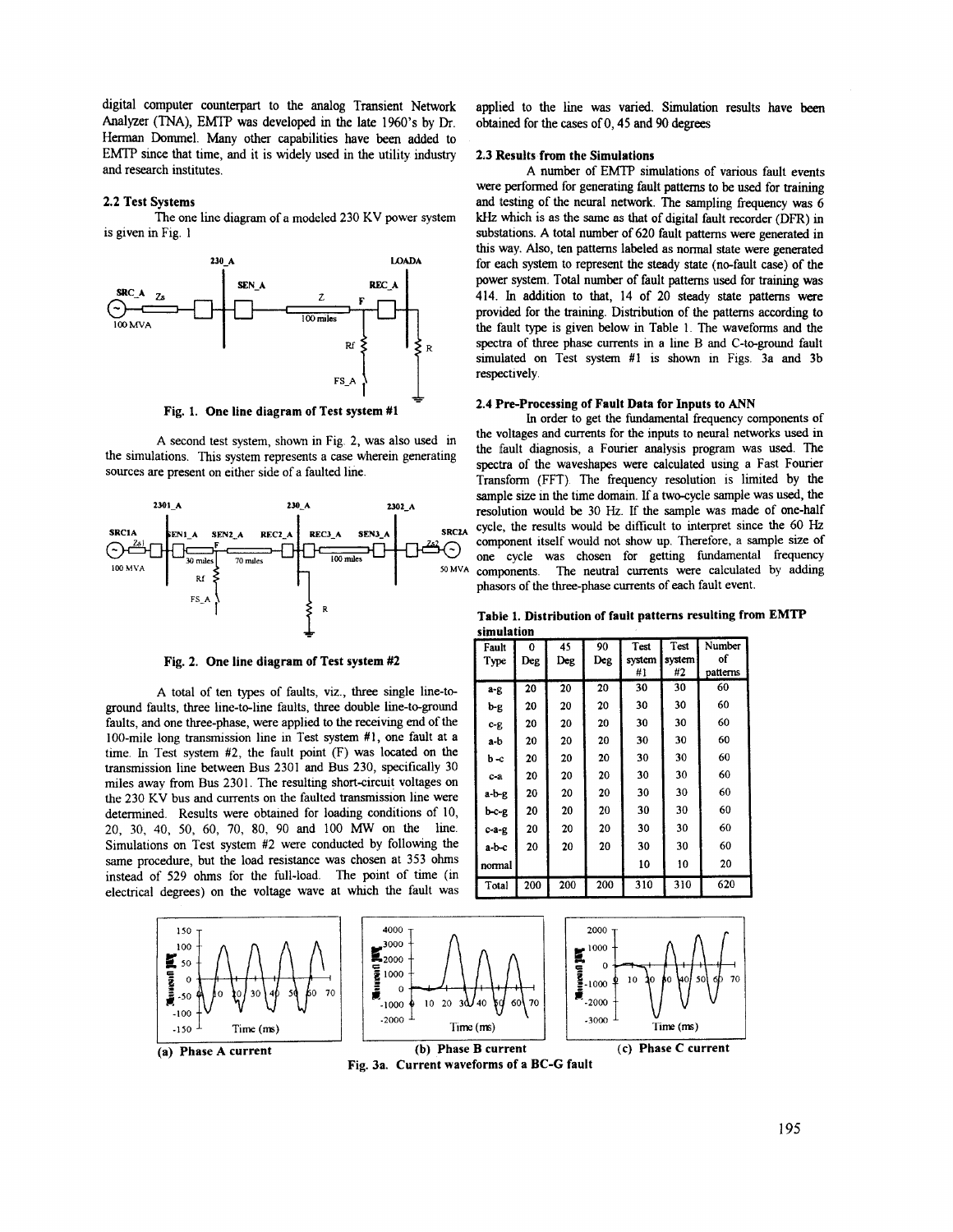

**Fig. 3b. Current spectra of a BC-G fault** 

# **3. IMPLEMENTATION OF THE** ANN

There are many architectures of artificial neural networks *(ANNs)* associated with different learning methods. The Kohonen network was selected for its excellent pattern classification capability. Table 2 shows an overview of the implementation.

|  |  | Table 2. An overview of the implementation |  |
|--|--|--------------------------------------------|--|
|  |  |                                            |  |

| Source of data:                       | Results of EMTP simulations              |
|---------------------------------------|------------------------------------------|
| Input pattern length:                 | 4 currents and 3 voltages of 60 Hz       |
| Sampling frequency:                   | 6 KHz                                    |
| <b>FFT</b> sample size:               | Ist cycle after fault occurrence         |
| Fault types to be classified:         | All 10 types of faults and 1 normal case |
| Number of patterns used for training: | 414                                      |
| Number of patterns used for testing:  | 206                                      |

#### **3.1 Neural Network Learning**

Uncertainty of relay and circuit breaker tripping signals

Fault diagnosis of power systems is usually based on the tripping signals of relays and circuit breakers. Owing to the uncertainty of data sources, these kinds of signals have not been selected as inputs to the neural networks for fault detection and classification in this study. The information in the alarm messages sent by the Remote Terminal Units (RTUs) is not always reliable. Noise and loss of information may appear at several points between the moment when the fault occurs and the instant at whch it reaches the diagnostic system. The most common sources of uncertainty that can be enumerated are given below:

- protective relay failures
- breaker failures
- local acquisition errors
- transmission errors
- inaccurate occurrence time

In order to select the most relevant input features, several different input formats were considered during design and testing of the neural networks. These input formats are *summarized* in Table 3. Input formats 1 and **2** consist of both prefault and postfault samples, while input formats 3 through 6 contain only postfault samples. Input formats 1 through 4 use fault **data** in the timedomain. Since the number of neurons in the input layer of the ANN is determined by the length of the input vector (e.g., for the input format **1,** the number of neurons in the input layer is 300, whle for the input format 2 that number is *600),* input neuron requirements *are* much fewer for formats *5* and 6 which use the fundamental frequency components. The training error rate was noticeably high for input format 5 indicating that there was insufficient distinguishable information present in the data to perform the classification. The data was then pre-processed to add the fundamental frequency components of the neutral currents and voltages of the first cycle of a fault, utilizing a FFT. This processed data is found to contain the most significant information for fault

diagnosis. Training was much more satisfactory when using the processed **data.** 

# **3.2 The Kohonen Self-Organizing Neural Network**

In accordance to experimental results, it has been postulated that information in the brain is stored on a **two**dimensional surface, and that related information occupies neighboring locations on that surface [l]. Mathematical models describing these self-organizing neural networks have been developed by Kohonen [12]. Throughout this paper, the terms "Kohonen neural network", "Kohonen classifier" and "selforganizing feature map" are used synonymously for this type of network. Fig. 4 shows the Kohonen self-organizing feature map.

| Input                  | Length                                     | of             | pattern           | Sample                                                      |  |  |
|------------------------|--------------------------------------------|----------------|-------------------|-------------------------------------------------------------|--|--|
| format                 | Sample cycles                              | Data<br>domain | No. of<br>samples | types                                                       |  |  |
|                        | 1/2 cycle prefault,<br>1st 1/2 cycle fault | time           | 300               | $3-\phi$ currents                                           |  |  |
| $\overline{c}$         | 1/2 cycle prefault,<br>1st 1/2 cycle fault | time           | 600               | $3 \phi$ currents<br>$3 \phi$ voltages                      |  |  |
| 3                      | Ist cycle of fault                         | time           | 300               | $3 - \phi$ currents                                         |  |  |
| $\overline{\bf 4}$     | 1st cycle of fault                         | time           | 600               | $3 \phi$ currents,<br>$3 - \phi$ voltages                   |  |  |
| 5                      | Ist cycle of fault                         | freq           | 3                 | $3 - \phi$ currents                                         |  |  |
| 6                      | 1st cycle of fault                         | freq           | 7                 | $3 \phi$ currents,<br>neutral current,<br>$3 \phi$ voltages |  |  |
| Input<br>2-dimensional |                                            |                |                   |                                                             |  |  |





**Fig. 4. The Kohonen neural network** 

There **is** no target output and no "teacher" for evaluating an error function in these networks. The learning of the synaptic weights is unsupervised, which means that upon presentation of new input vectors, the network determines these weights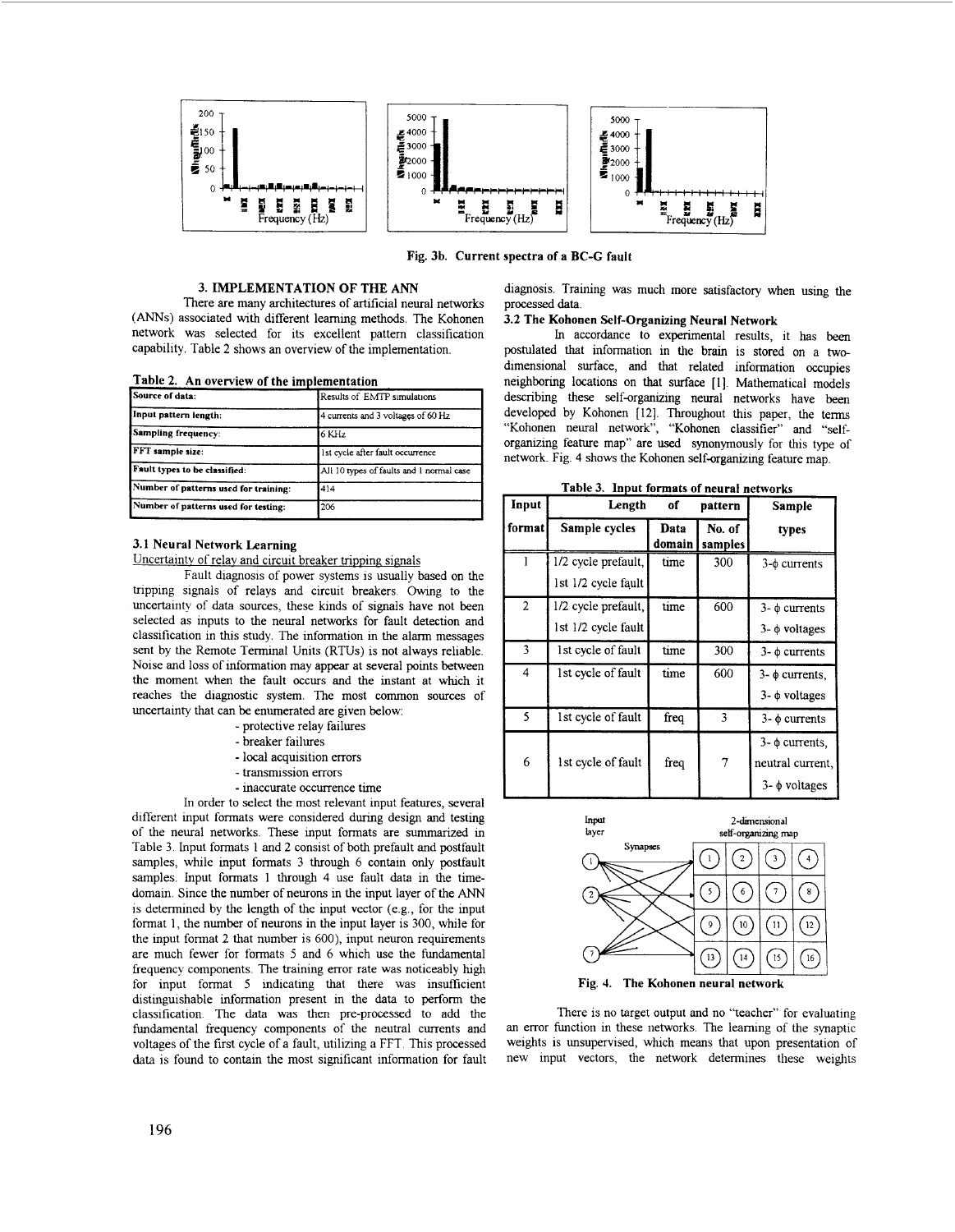dynamically such that input vectors which are closely related will excite neurons which are close together or clustered. It is able to separate data into a specified number of categories and therefore capable of acting as a classifier. In the Kohonen network there are only two layers: an input layer where patterns of variables are placed, and an output layer which has one neuron for each of the possible categories or classes.

# **3.2.1 Training of the self-organizing feature maps**

The patterns are presented to the input layer then propagated to the output layer and evaluated. One output neuron **is**  the "winner", that is, the weight vector leading to this neuron is closer, in the input space, to the input pattern than that of any other output neuron. The network weights are then adjusted during training by bringing this weight vector slightly closer to the input pattern. This process is repeated for all patterns for a number of epochs usually chosen in advance.

To function properly, **this type** of network also depends upon adjusting the weights of "neighboring" neurons during training. Otherwise one neuron could end up winning all of the time. To make this adjustment, the size of the initial neighborhood needs to be specified. The neighborhood size is variable, starting off fairly large (sometimes even close to the number of neurons in the output layer) and decreasing as training progresses. During the last training events, the neighborhood is zero, meaning that only the winning neuron's weights are changed. By that time the learning rate is very small, too, and the clusters have been well defined. The subsequent (small) weight changes only make slight refinements on the cluster arrangements.

Training of the neural network for each test system (Test system #I & **#2)** was conducted using **207** fault patterns. Trained networks were then used for detection and classification of the postulated faults.

# **3.2.2 Unsupervised learning and network parameters**

The main problem to perform good mapping of the input onto the Kohonen map is one of determination of learning and network parameters. These parameters have been established experimentally by preliminary simulations.

# Number of neurons on the Kohonen mag

Generally, Kohonen's self-organizing neural network *can*  be applied in two different manners to classification problems. If the number of input vectors exceeds the number of units in the map, the network will cluster similar faults into one unit. The same grouping effect *can* happen if two inputs are very close in the sense of the chosen distance measure. Otherwise, the neural network will work as a generalizing network, similar to the backpropagation network. In this case, the input vectors will be distributed on a **part**  of the units of the Kohonen map, and the remaining units will represent an interpolation of the surrounding units.

In order to obtain a well-organized generalizing network, the learning parameters must be properly chosen, especially the neighborhood. The winning neuron needs to have **a** positive mfluence on its neighbor neurons. The choice of a proper size of neighborhood is dominant for a topologically correct organization of a Kohonen map. After many experiments, a 2-dimensional Kohonen map consisting of 16 units for Test system #1 and a map of **25** neurons for Test system **#2** were selected for a total 11 classes.

Number of dimensions of the input vector

The number of components of the input vector **is**  detemuned by many factors. This was taken **to** be **as** small **as**  feasible due to the approximately linear dependence on the simulation time The comparison of different input formats has been discussed earlier. It has been determined that the input vector will be composed of seven vanables (magnitude of **Ia, Ib,** IC, In, Va, Vb and Vc) in this study.

#### The Initial learning gain and neighborhood

The weight updation in kohonen network networks is a dynamic process and is based upon a number of factors, the most important being the learning gain and the neighborhood parameter. Both these parameters change internally to force fast convergence of weights during iterations. Simulations for this study showed that the initial learning gain should be between 0.3 and 0.6, and the initial radius of the neighborhood must be about one-half of the maximal units of the Kohonen map. *An* initial gain of 0.5 and **an**  initial neighborhood of 8 (12 for the network with **25** output neurons) were used. These two parameters decrease with the progress of training.

#### Choice of the distance measure

Kohonen himself proposes the scalar product and the Euclidean distance to calculate the similarity between the input and the weight vectors [ 131. Due to high computation time of the *scalar*  product, the Euclidean distance method is used for the simulations.

### **3.2.3 Testing of the trained Kohonen network**

The test patterns were randomly carried out to evaluate the performance of the trained Kohonen neural networks. During the testing period, a three-phase and all combinations of line-toground, line-to-line and double line-to-ground faults were applied. Tests were performed with fault incidence angles of 0, **45** and 90 degrees, and with different load levels of 30%, *60%* and 90% of the full load. The neural network was presented with 103 new fault patterns. The network had never "seen" these patterns before and the task was to classify these new patterns based solely on the previous expenence obtained during the training. Results of testing are shown and discussed in the next section.

Based on early test results, modifications and refinements were made to the parameters of the neural networks in order to **increase** the accuracy of the performance. [Table](#page-5-0) **4** shows the results of **tests** with different parameters.

The Kohonen maps which show the resulting clusters of the fault **type** classification are given in [Figs.](#page-5-0) *5* and 6. **As** noted earlier, the Kohonen feature map developed for Test system 1 has 16 locations and that for Test system **2** has **25** locations. Therefore, a number of locations are not used in the classification. **During** the recall phase, an incoming faults to be tested for its **type** will activate the specific output neuron corresponding to its location on the map. It is also worth noticing, in the figures, that faults involving the same phases reside as neighbors.

### **4. CONCLUSIONS**

The ability of artificial neural networks to provide highspeed fault detection and classification in power systems has been demonstrated in this paper. The Kohonen self-organizing network has been developed for fault diagnosis. Test results were shown to be very satisfactory with 100% accuracy.